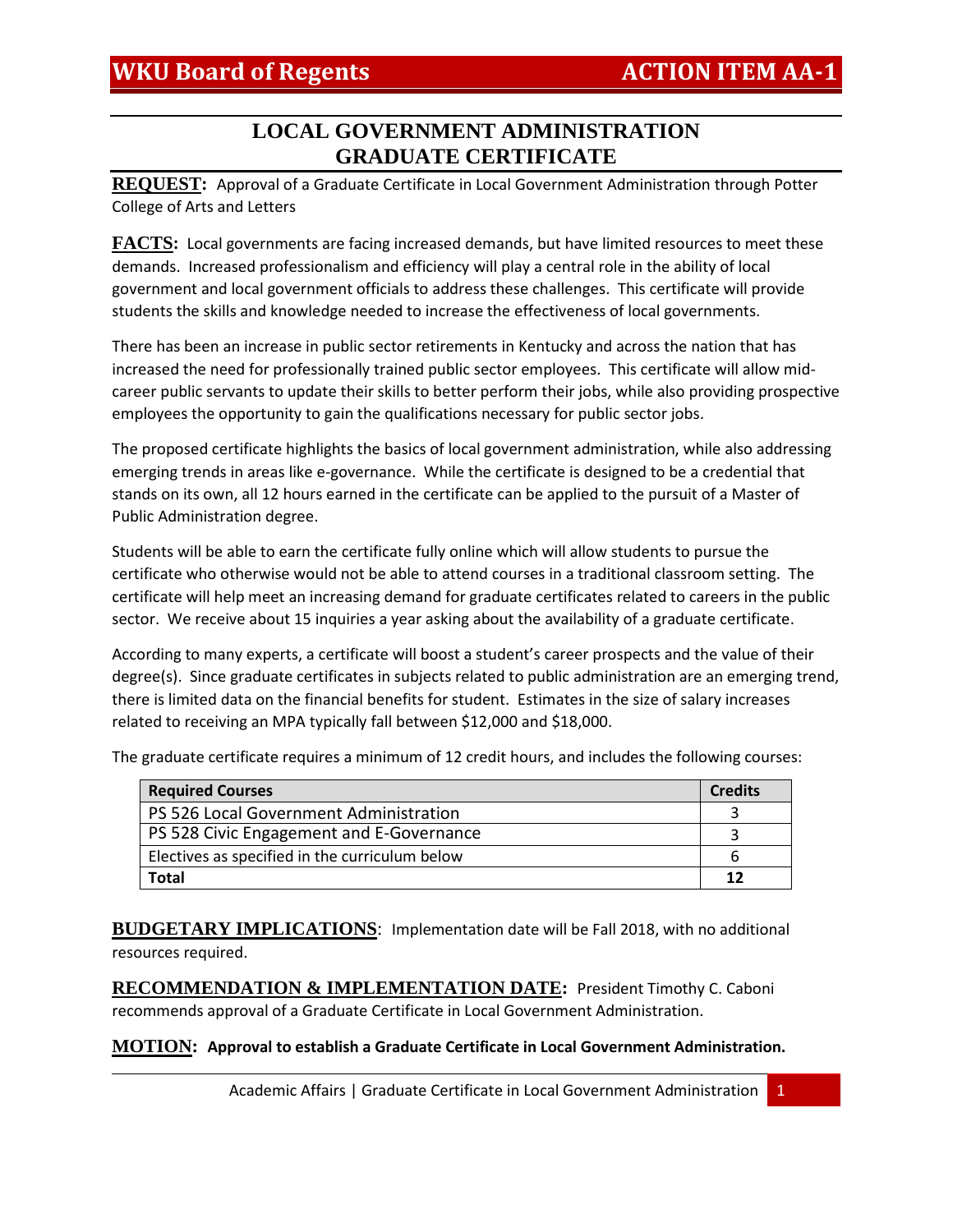# **Graduate Certificate Program in Local Government Administration Create New Certificate**

**College**: Potter College of Arts and Letters (PCAL) **Department**: Political Science Department **Contact Person**: Dr. Danial Boden, [daniel.boden@wku.edu,](mailto:daniel.boden@wku.edu) 270-745-6357

## **1. Identification of program:**

- 1.1 **Program title**: Local Government Administration
- 1.2 **Required hours**: 12
- 1.3 **Program Description**: The graduate certificate in Local Government Administration prepares students for careers in local government administration. The two (2) required courses rely on a foundation of Public Administrative theory relevant to the current issues and skills necessary for effective and responsible local government administration. In addition to the two (2) required courses, the program allows students to choose two (2) elective courses from a selection of courses for a total of 12 credit hours. Substitutions for these courses may be made with consent of the advisor. Students applying to the Graduate School at WKU can elect to pursue the graduate certificate in Local Government Administration either by itself or in conjunction with a graduate program in a selected discipline.

# 1.4 **Classification of Instructional Program Code** (CIP): 44.0401 (Public Administration)

1.5 **WKU Reference number**: 1745

# 1.6 **Implementation term**: 2018-2019

## **2. Curriculum:**

| <b>Required</b>                                                | <b>Course Titles</b>                                   | <b>Credit</b> |
|----------------------------------------------------------------|--------------------------------------------------------|---------------|
| <b>Courses</b>                                                 |                                                        | <b>Hours</b>  |
| <b>PS 526</b>                                                  | <b>Local Government Administration</b>                 | 3             |
| <b>PS 528</b>                                                  | Civic Engagement and E-Governance                      | 3             |
| <b>Total Core</b>                                              |                                                        | 6             |
| Select 6 hours from the following discipline specific courses: |                                                        |               |
| <b>PS 512</b>                                                  | Kentucky Government and Politics                       | 3             |
| <b>PS 520</b>                                                  | Elements of Public Administration                      | 3             |
| <b>PS 550</b>                                                  | <b>Cultural Competencies for Public Administration</b> | 3             |
| <b>PS 554</b>                                                  | <b>Cross-Sector Collaboration &amp; Conflict</b>       | $1 - 6$       |
| <b>PS 562</b>                                                  | <b>Public Policy Implementation &amp; Evaluation</b>   | 3             |
| <b>TOTAL HOURS</b>                                             |                                                        | 12            |

Academic Affairs | Graduate Certificate in Local Government Administration 2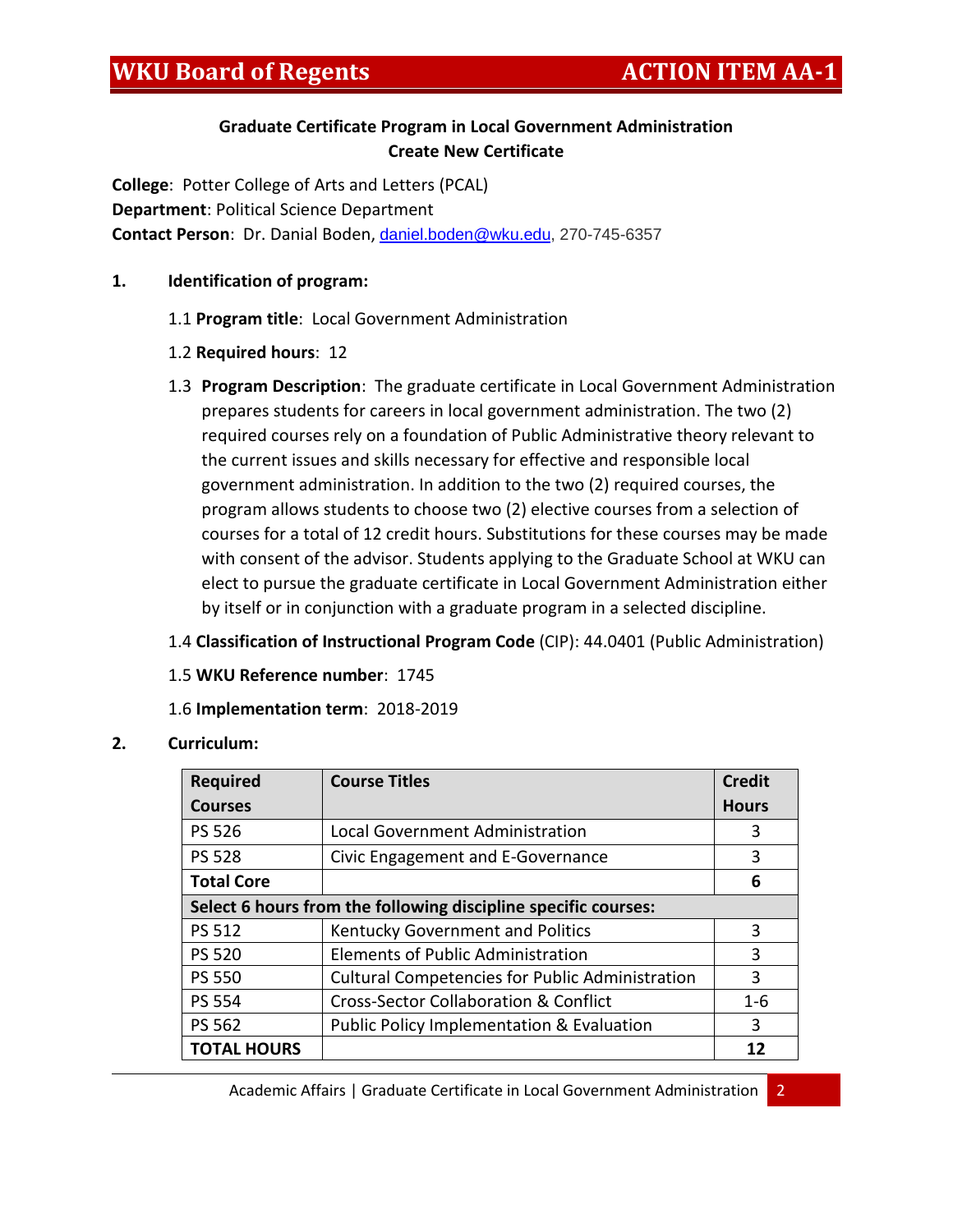- **3. List the objectives of the proposed program. These objectives should deal with the specific institutional and societal needs that this program will address:** The International City/County Management association (ICMA) has identified leadership and professional competency as significant challenges to effective local government administration. This graduate certificate program is designed for current and future local government professionals who are seeking training and education in the area of local government administration. The certificate can be taken by itself or in conjunction with the pursuit of the master of public administration degree or a graduate degree in another academic field.
- **4. Explain how the proposed program addresses the state's postsecondary education strategic agenda:** The Kentucky Council on Postsecondary Education has identified the need for degree and certificate programs designed to guide graduates to a career path. The Local Government Administration graduate certificate will provide students with the skills and abilities to be more effective local government administrators.
- **5. Explain how the proposed program furthers the statewide implementation plan:** In times of limited public resources and tight budgets, professional management of city, county, and other local governments is becoming critical to the future of the state. In particular, the Kentucky City/County Management Association has identified a need for increased professionalization in the public sector. The proposed certificate will provide public managers the tools to effectively manage organizations within local government. The certificate will help managers adapt to the new fiscal environment and other emerging issues including e-governance and working with an increasingly diverse constituency and workforce.

# **6. Student Learning Outcomes (SLO)**:

- 1. Identify and describe best practices for local government administration.
- 2. Identify and describe specific challenges facing local government administrators within the context of the twenty-first century.
- 3. Demonstrate specific skills necessary for effectively managing local governments.
- **7. Provide evidence of student demand at the regional, state, and national levels:** There has been a significant increase in public administrators (both pre- and mid- career) who are interested in earning credentials to supplement their MPA degree. We receive between 5 and 15 calls and e-mails a year expressing interest in graduate certificate programs. Our conversations with representatives from KCCMA, area development districts, and local leaders indicate an unmet need to promote professionalization in local government. Roughly half of the students in our program have indicated an interest in a certificate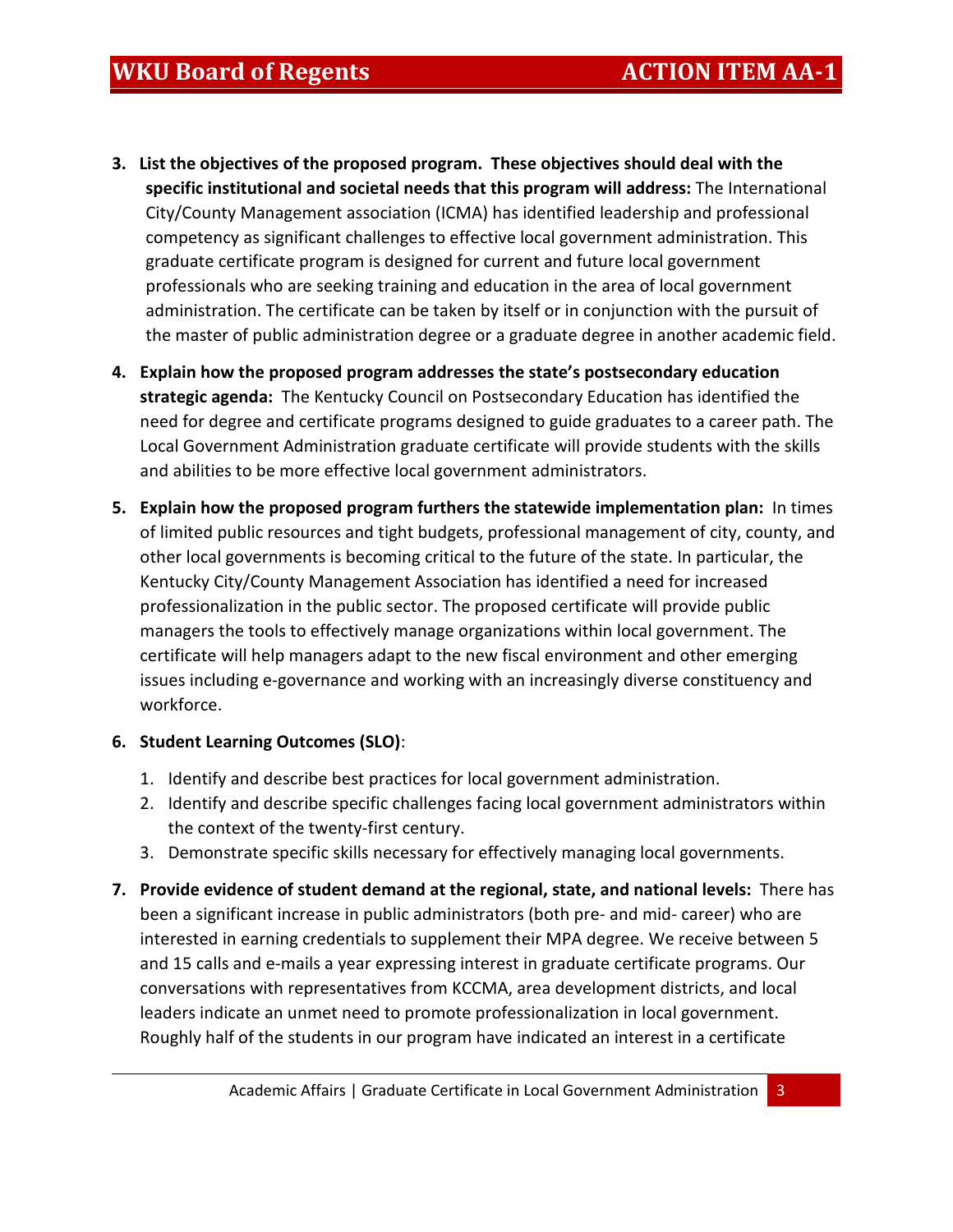program. Additionally, several students pursuing graduate degrees in related fields have expressed interest in supplementing their program with a certificate in local government.

## **8. Please identify similar programs in other SREB states and in the nation:**

Graduate level certificates in local government administration are offered in both SREB states and others. Some of the institutions that offer such certificates include but are not limited to: Virginia Tech, University of Missouri - St. Louis, University of Memphis, Suffolk University, Minnesota State University - Mankato, Eastern Michigan University, University of Colorado - Colorado Springs, and Oakland University.

**9. Provide a brief summary of resources that will be needed to implement this program over the next five years:** Existing staff will teach the required and elective certificate courses.

| <b>Committee</b>                     | <b>Approval Dates</b> |
|--------------------------------------|-----------------------|
| Potter College of Arts and Letters   | 3/2/2018              |
| <b>Graduate Curriculum Committee</b> | 3/19/2018             |
| <b>Graduate Council</b>              | 3/22/2028             |
| <b>University Senate</b>             | 4/19/2018             |
| Provost                              | 4/27/2018             |
| <b>Board of Regents</b>              |                       |

### **10. Dates of committee approvals:**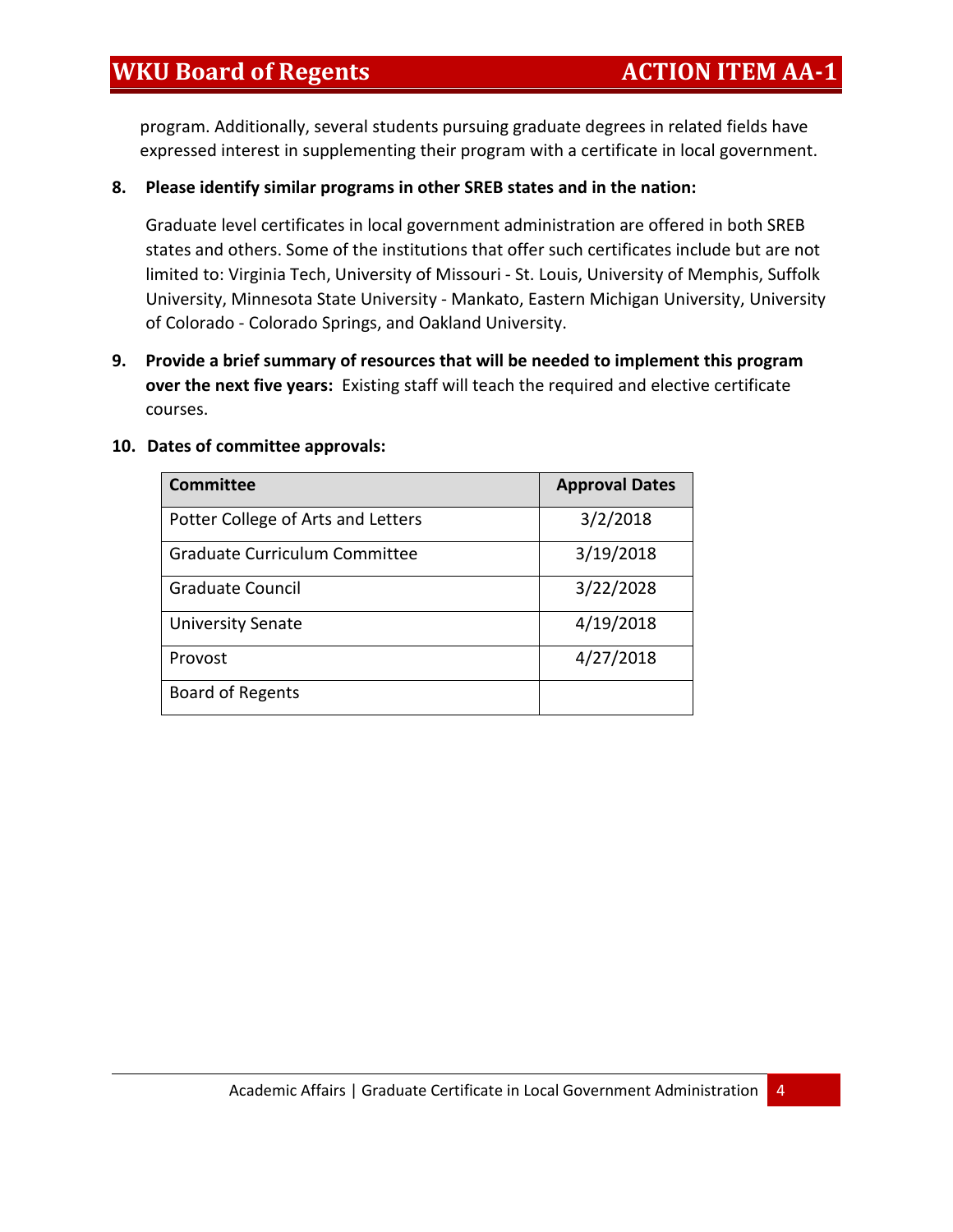# **DEAF STUDIES UNDERGRADUATE CERTIFICATE**

**REQUEST:** Approval of an Undergraduate Certificate in Deaf Studies through the Department of Communication Sciences and Disorders within the College of Health and Human Services.

**FACTS:** According to the 2010 US Census Bureau, there are approximately 694,000 people in Kentucky who are Deaf or Hard of Hearing. <sup>1</sup> The Deaf Studies Certificate is in response to societal needs and interests of the Deaf and Hard of Hearing community. Because of changing demographics and increased access for this diverse population, there are growing demands for knowledge and understanding of Deaf culture.

The Kentucky Occupational Outlook ranks Teaching Assistants, as the top occupation needed in Kentucky with a non-degree earned and Interpreters as third, with a bachelor's degree earned.<sup>2</sup> The employment of Special Education Teachers is expected to grow by 8% between 2016 and 2026, according to the Bureau of Labor Statistics.<sup>3</sup> These identified occupations are career fields directly related to American Sign Language and Deaf Culture and are supported by the proposed certificate. The knowledge and skills acquired through this certificate would also be advantageous for students in other disciplines as they seek employment and engage themselves in their respective fields, careers and communities.

1. (2010). US Census Bureau, Summary Health Statistics for U.S. Adults: National Health Interview Survey, 2011 2. Kentucky Occupational Outlook, https://kcews.ky.gov/content/reports/2012- 2022%20ky%20occupational%20outlook.pdf?searchunitkeywords=teacher%27s%2Caid

3. Bureau of Labor Statistics. Bhttps://www.bls.gov/ooh/education-training-and-library/special-educationteachers.htm

The undergraduate certificate requires a minimum of 15 credit hours, and includes the following courses:

| <b>Required Courses</b>                   | <b>Credits</b> |
|-------------------------------------------|----------------|
| ASL 101 American Sign Language I          |                |
| ASL 102 American Sign Language II         | ₹              |
| ASL 302 Deaf Culture in America           | ર              |
| <b>ASL 303 International Deaf Studies</b> |                |
| Elective (Either ASL 403 or ASL 406)      |                |
| Total                                     | 15             |

**BUDGETARY IMPLICATIONS**: Implementation date will be Fall 2018, with no additional resources required.

**RECOMMENDATION & IMPLEMENTATION DATE:** President Timothy C. Caboni recommends approval of an Undergraduate Certificate in Deaf Studies.

### **MOTION: Approval to establish an Undergraduate Certificate in Deaf Studies.**

Academic Affairs | Undergraduate Certificate in Deaf Studies 5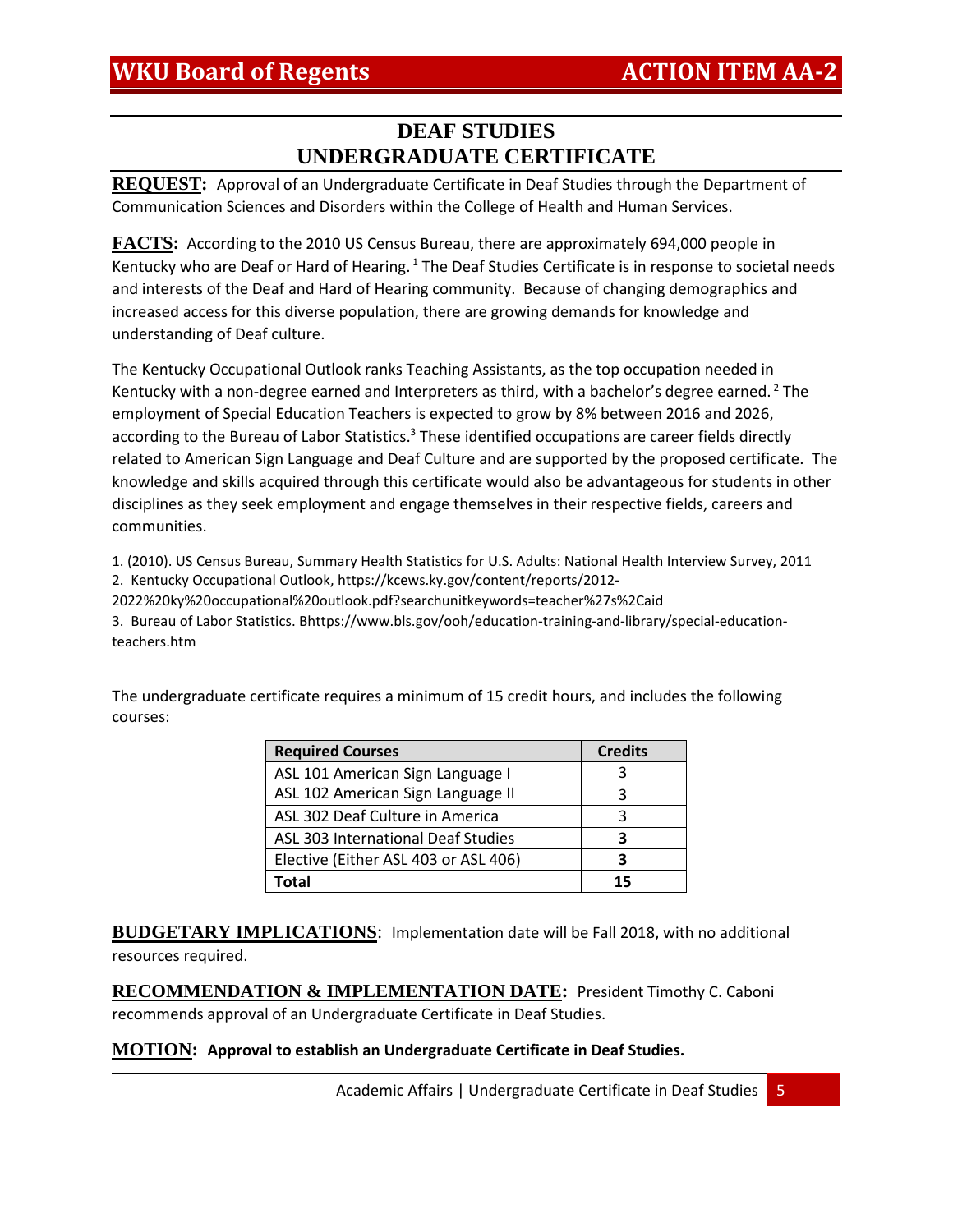# **Communication Sciences and Disorders Proposal to Create a New Certificate Program (Action Item)**

Contact Person: Dr. Ashley Chance Fox, Ashley.Fox@wku.edu, (270) 745-8962

### **1. Identification of program:**

- 1.1 Program title: Deaf Studies Certificate
- 1.2 Required hours in program: 15
- 1.3 Special information: None
- 1.4 Catalog description: This will broaden student knowledge of Deaf and Hard of Hearing individuals, with an emphasis on Deaf culture. The Deaf Studies Certificate will not qualify students to become licensed interpreters. A minimum of 12 semester hours, with a grade of 'C' or better must be obtained to successfully complete the certificate.
- 1.5 Classification of Instructional Program Code (CIP): 05.0211

### **2. Learning outcomes of the proposed certificate program:**

These courses will increase student's perspective and understanding of: language, language access, education, law, technology, and services provided and careers for the Deaf and Hard of Hearing. The courses will also examine the perspectives of the Deaf and Hard of Hearing in other countries. After the certificate is completed, the student should understand the local and global perspectives of the Deaf and Hard of Hearing culture.

#### **3. Rationale:**

3.1 Reason for developing the proposed certificate program:

The Deaf Studies Certificate is in response to societal needs and interests of the Deaf and Hard of Hearing community. Because of changing demographics and increased access for this diverse population, there are growing demands for knowledge and understanding of the Deaf culture. The knowledge and skills acquired through this certificate would be advantageous for students as they seek employment and engage in their respective fields, careers, and communities. This curriculum will broaden the student's understanding of the Deaf culture in the United States and globally.

3.2 Relationship of the proposed certificate program to other programs now offered by the department:

The ASL Studies Program offers an ASL Studies Minor. At this time, no other certificates are offered in the ASL Studies Program.

3.3 Relationship of the proposed certificate program to certificate programs offered in other departments:

There are currently no Deaf and Hard of Hearing or ASL certificates offered in other departments. Due to the focus on culture, similar certificates offered in other departments would be Middle East Studies and Canadian Studies.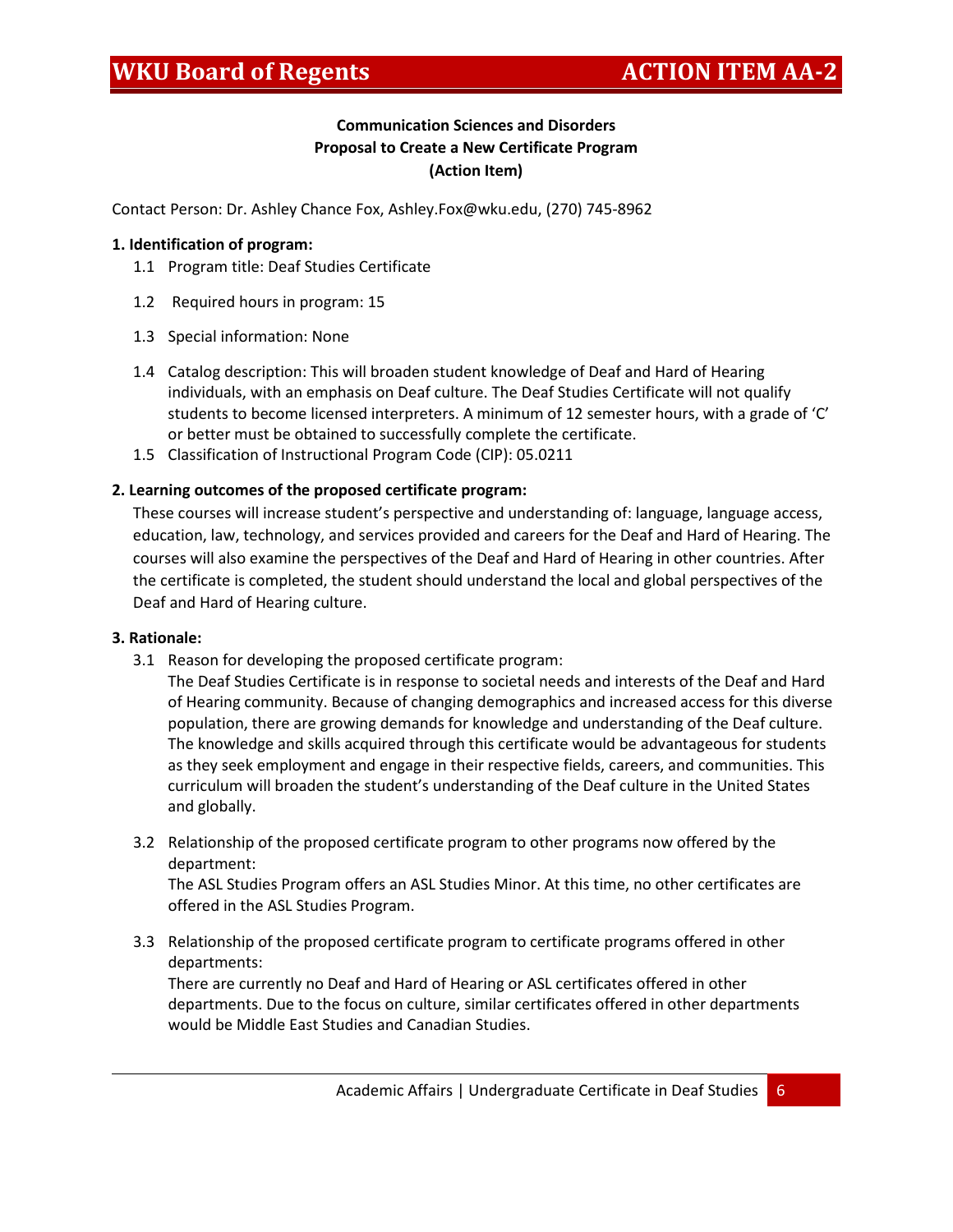- 3.4 Projected enrollment in the proposed certificate program: 20-40 students per academic year.
- 3.5 Similar certificate programs offered elsewhere in Kentucky and in other states (including programs at benchmark institutions):

Eastern Kentucky University (EKU) offers an undergraduate degree in Deaf Studies. Their courses are specifically designed for a minor in American Sign Language, a Bachelor's degree in ASL, and English Interpreting or Deaf Studies. They do not offer a Certificate in Deaf Studies.

University of Louisville offers a Bachelor's degree in American Sign Language Interpreting Studies. They do not offer a Deaf Studies degree or certificate. There are no other Kentucky universities that offer these courses as a part of a certificate program.

Offerings of Deaf Studies Certificates have not been found at our benchmark institutions.

3.6 Relationship of the proposed certificate program to the university mission and objectives: The students enrolled in the certificate program will have opportunities to learn about various Deaf cultures around the world and learn how to communicate in a second language which will assist them in becoming "responsible citizen-leaders of a global society".

### **4. Curriculum:**

### **Required core courses** (12 hours):

| ASL 101 American Sign Language I   | 3 |
|------------------------------------|---|
| ASL 102 American Sign Language II  | 3 |
| ASL 303 International Deaf Studies | 3 |
| ASL 302 Deaf Culture in America    | 3 |
|                                    |   |
| Elective courses (3 hours)         |   |
| ASL 403 Deaf Culture and History   | 3 |
| ASL 406 Special Topics in ASL      | 3 |

### **5. Budget implications:**

The courses in this certificate program will be taught by existing faculty. No new resources are needed.

### **6. Proposed term for implementation:** Fall 2018

#### **7. Dates of prior committee approvals:**

| <b>Committee</b>                                       | <b>Date</b> |
|--------------------------------------------------------|-------------|
| <b>Communication Sciences and Disorders Department</b> | 03/02/2018  |
| CHHS Undergraduate Curriculum Committee                | 03/23/2018  |
| Undergraduate Curriculum Committee                     | 04/17/2018  |
| <b>University Senate</b>                               | 05/10/2018  |
| Provost                                                | 05/15/2018  |
| <b>Board of Regents</b>                                |             |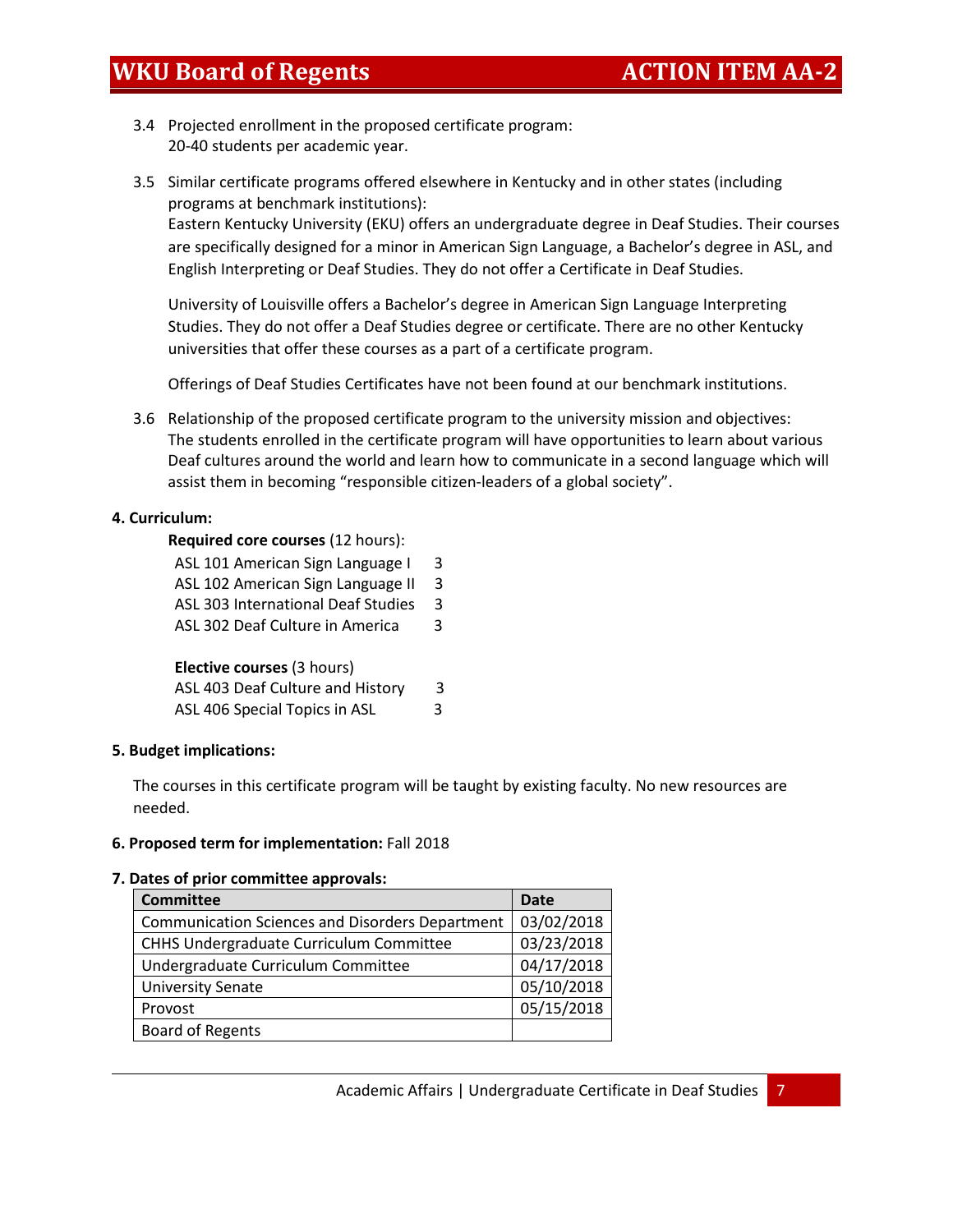# **EARLY CHILDHOOD EDUCATION DIRECTOR UNDERGRADUATE CERTIFICATE**

**REQUEST:** Approval of an Undergraduate Certificate in Early Childhood Education Director through the Applied Human Sciences department in the College of Health and Human Services.

**FACTS:** The Early Childhood Education Director Certificate prepares students to direct a child care center. Upon completion, students are eligible for the Kentucky Early Childhood Director Credentials from the Kentucky Cabinet for Health and Family Services. Directors of early childcare centers and schools need the knowledge and skill set offered in this program to best lead in schools and centers.

For 2017, the median annual pay for an Early Childhood Education Director was \$46,890 nationally, and the annual mean wage in Kentucky was \$46,670.<sup>1</sup> Early Childhood Education Director positions are available across the country with the 2016-2026 employment expected to grow 11%.<sup>1</sup> The demand for preschools, and consequently the director who manage them, should remain strong, as the number of children under age 5 is expected to increase, and due to the fact that early childhood education is widely recognized as important for a child's intellectual and social-emotional development.

Currently, 9 universities and 11 community colleges in Kentucky offer the courses for students to earn their Kentucky Early Childhood Education Director Credentials. However, students who attend these schools specifically to earn the state credentials and not an AA or BS degree earn only the state credentials and do not receive a credential from the college or university. WKU would be the first university to offer this university certificate credential. Additionally, students attending WKU online from other states will receive the certificate as acknowledgement of their expertise in the field.

1. US. Bureau of Labor Statistics, [https://www.bls.gov/oes/current/oes119031.htm,](https://www.bls.gov/oes/current/oes119031.htm) accessed May 18, 2018.

| <b>Required Courses</b>                                              | <b>Credits</b> |
|----------------------------------------------------------------------|----------------|
| FACS 191 Child Development                                           |                |
| FACS 193 Curriculum Development for Young Children                   |                |
| FACS 299 Administration of Early Childhood Programs                  |                |
| FACS 335 Infant and Toddler Development and Curriculum OR            | 3              |
| FACS 336 Preschool and Kindergarten Child Development and Curriculum |                |
| Total                                                                |                |

The undergraduate certificate requires a minimum of 12 credit hours, and includes the following courses:

**BUDGETARY IMPLICATIONS**: Implementation date will be Fall 2018, with no known budget implications.

**RECOMMENDATION & IMPLEMENTATION DATE:** President Timothy C. Caboni recommends approval of an Undergraduate Certificate in Early Childhood Education Director.

**MOTION:** Approval to establish an Undergraduate Certificate in Early Childhood Education Director.

Academic Affairs | Undergraduate Certificate in Early Childhood Education Director 8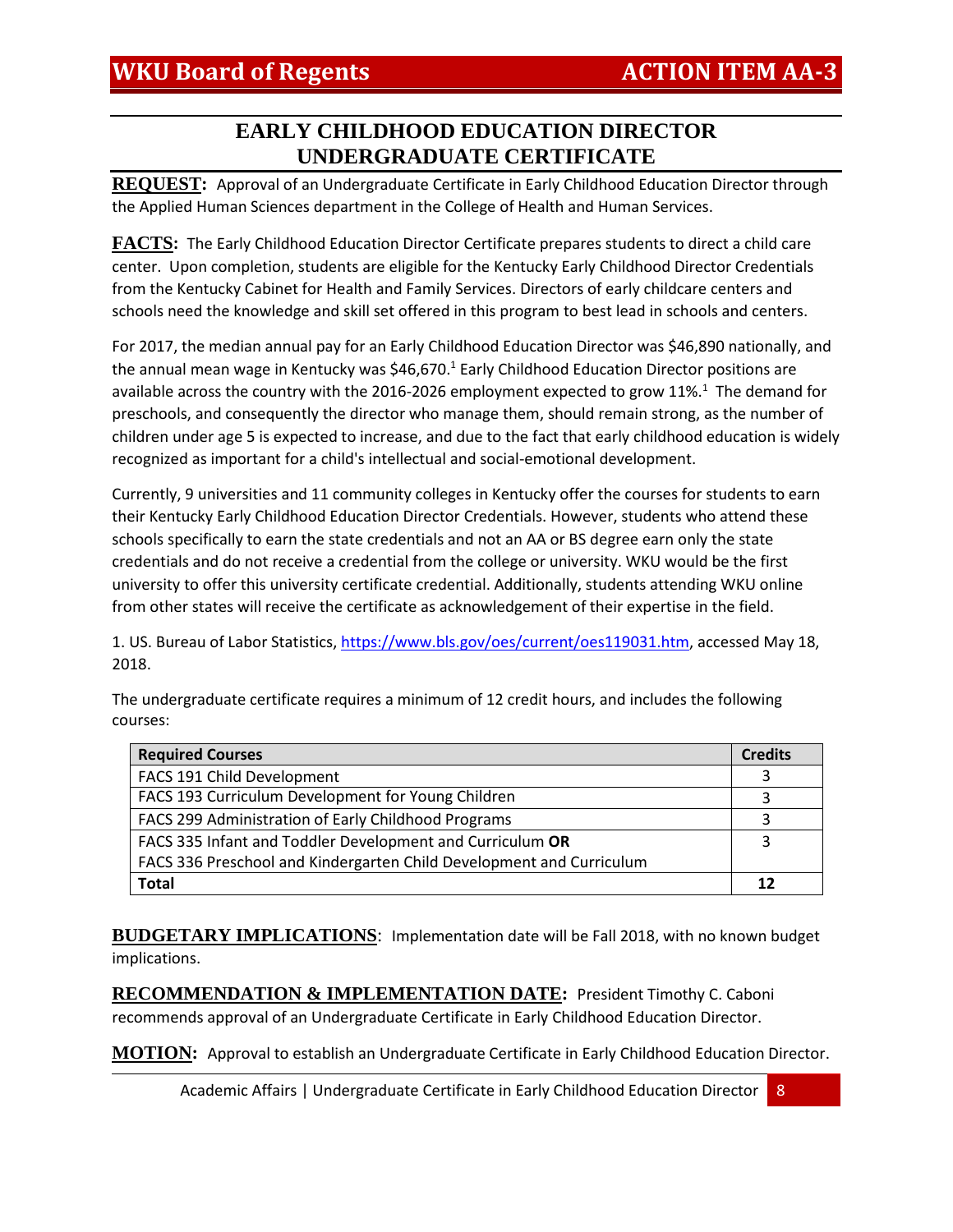## **College of Health and Human Services Department of Applied Human Sciences Proposal to Create a New Certificate Program (Action Item)**

Contact Person: D'Lee Babb, dlee.babb@wku.edu, 270-745-6943

### **1. Identification of program:**

- 1.1 Program title: Early Childhood Education Director Certificate
- 1.2 Required hours in program: 12
- 1.3 Special information: N/A
- 1.4 Catalog description: The Early Childhood Education Director Certificate prepares students to direct a child care center. Upon completion, students will receive the Kentucky Early Childhood Director Credentials. A grade of "C" or above must be earned in the following courses required for this certificate: FACS 191, FACS 193, FACS 335 or 336, and FACS 299.
- 1.5 Classification of Instructional Program Code (CIP): 13.0404
- **2. Learning outcomes of the proposed certificate program:** Students will complete this certificate with the coursework that meets the Kentucky Early Childhood Director Credentials. These include an understanding of and the ability to apply the following in the early childcare setting:
	- State and national regulations and laws pertaining to the education of young children.
	- Ethics and the National Associations for the Education of Young Children Code of Ethics.
	- Programming for families and children.
	- Supervision and staff development.
	- Health and safety for young children.
	- Financial management and marketing in the early child care setting.
	- Community collaboration/resource management to benefit young children and their families.

### **3. Rationale:**

- 3.1 Reason for developing the proposed certificate program: Directors of early childcare centers and schools need a specific skill set to best manage their centers. By completing this certificate, the director will have this knowledge, skill set, and the ability to apply it in their centers.
- 3.2 Relationship of the proposed certificate program to other programs now offered by the department: The courses comprising this certificate are a part of the Associate of Arts in Early Childhood Education offered by Applied Human Sciences and are courses that count towards the Bachelor of Arts in Family Consumer Sciences with a concentration in Child Studies.
- 3.3 Relationship of the proposed certificate program to certificate programs offered in other departments: This certificate will be unique to the Department of Applied Human Sciences.
- 3.4 Projected enrollment in the proposed certificate program: 10 to 15 per semester. This is based on the number of students currently completing the ECE Kentucky Director Credentials through our program and FACS majors completing a concentration in Child Studies (the certificate requires one additional class beyond the B.S. degree).
- 3.5 Similar certificate programs offered elsewhere in Kentucky and in other states (including programs at benchmark institutions): 9 universities in Kentucky and 11 community colleges offer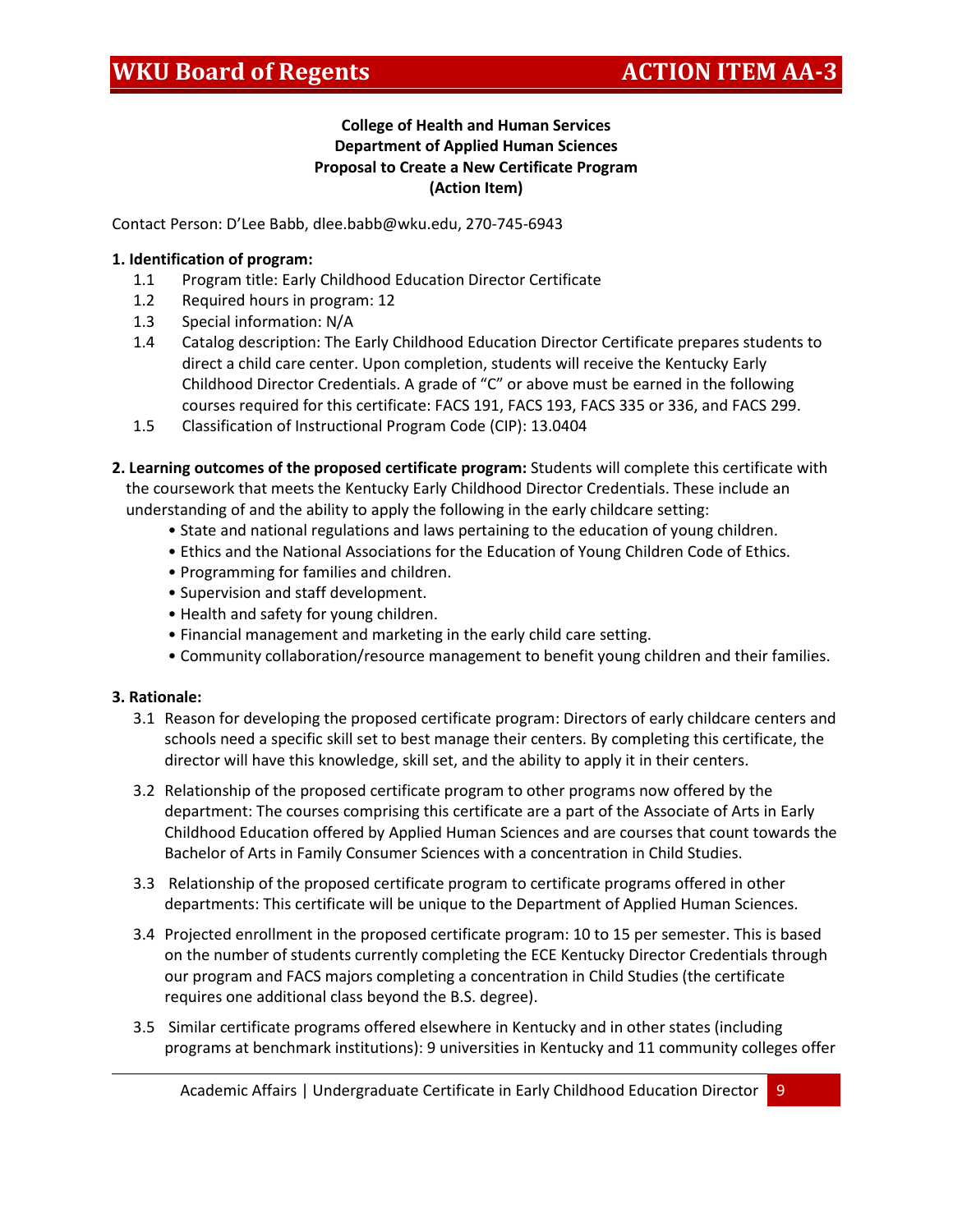the courses for students to earn their Kentucky Early Childhood Education Director Credentials. However, most students who attend these schools specifically to earn the state credentials and not an AA or BS degree earn only the state credentials and do not receive anything from the college or university such as a certificate. WKU would be one of the first where students are able to earn a certificate as well as the credentials from the state office.

3.6 Relationship of the proposed certificate program to the university mission and objectives: The mission of WKU is to "prepare students of all backgrounds to be productive, engaged and socially responsible citizen-leaders." By providing the ECE Director Certificate, we will meet the WKU mission by providing students the skills needed to lead their communities through directing early learning centers for young children and families.

### **4. Curriculum:**

- FACS 191 Child Development
- FACS 193 Curriculum Development for Young Children
- FACS 299 Administration of Early Childhood Programs
- FACS 335 Infant and Toddler Development and Curriculum OR FACS 336 Preschool and Kindergarten Child Development and Curriculum
- **5. Budget implications:** The required courses are currently offered on a regular basis so there are no known budget implications.
- **6. Proposed term for implementation:** First available date.

#### **7. Dates of prior committee approvals:**

| <b>Committee</b>                     | <b>Date</b> |
|--------------------------------------|-------------|
| Department of Applied Human Sciences | 11/17/2017  |
| <b>CHHS Curriculum Committee</b>     | 01/26/2018  |
| Undergraduate Curriculum Committee   | 04/17/2018  |
| <b>University Senate</b>             | 05/10/2018  |
| Provost                              | 05/15/2018  |
| <b>Board of Regents</b>              |             |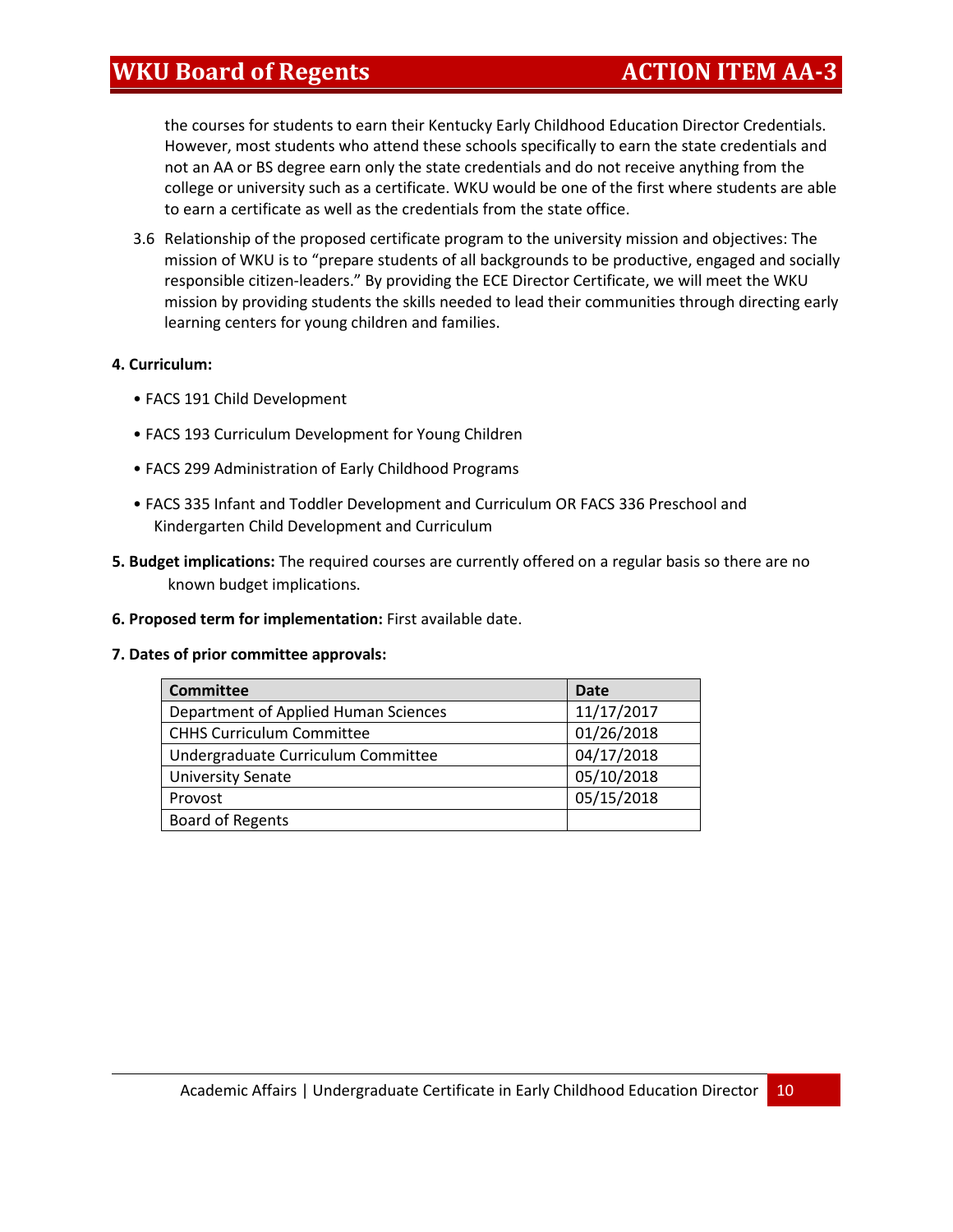# **USER EXPERIENCE UNDERGRADUATE CERTIFICATE**

**REQUEST:** Approval of an Undergraduate Certificate in User Experience through the department of Communication in the Potter College of Arts and Letters.

**FACTS**: Lines between design and technology blur as both web and mobile development continue to boom. UX designers create digital content and structures that are user-friendly, easy to navigate, and understandable. Knowledge of both technology and design makes UX designers essential to employers.

Demand for UX designers is robust. The U.S. Bureau of Labor Statistics predicts job opportunities in the web development field to increase 13% through 2020. OnwardSearch, a digital staffing agency, estimates 150,000 UX design jobs are open in the U.S. According to Glassdoor, average annual salary for UX designers nationwide is \$90,000.

Other universities offer UX education. The University of Kentucky offers a graduate certificate in Human-Technology Interaction. Kent State University has 140 students in their online MS degree in UX design. Nossi College of Art in Nashville, TN has launched a UX design certification program. Online venues, such as Udemy, General Assembly and Coursera, also offer popular UX design certification programs.

Courses comprising the proposed UX design certificate originally formed the Interactive Experience Design concentration within the Advertising major which is now part of the Communication Department. Students majoring in Advertising, Computer Science, Psychological Science, Marketing, Public Relations and Sales, as well other WKU majors who desire more knowledge about UX design, will benefit from this certificate program. Working professionals wishing to update their skills also could benefit from this relevant package of courses, providing an external source of students. Workforce retraining certainly supports Governor Matt Bevin's newly created Work Ready Skills Initiative to create skill certifications. The undergraduate certificate requires a minimum of 15 credit hours, and includes the following courses:

| <b>Required Courses</b>                  | <b>Credits</b> |
|------------------------------------------|----------------|
| AD/SJB 210 Software Studio for Designers |                |
| IXD 320 User Experience Design           |                |
| IXD 330 Interactive Design               |                |
| IXD 340 Programming for Media Platforms  |                |
| IXD 400 Advanced Interactive Design      |                |
| Total                                    | 15             |

**BUDGETARY IMPLICATIONS**: Implementation date will be Fall 2018, with no budgetary implications expected.

**RECOMMENDATION & IMPLEMENTATION DATE:** President Timothy C. Caboni recommends approval of an Undergraduate Certificate in User Experience.

**MOTION: Approval to establish an Undergraduate Certificate in User Experience.**

Academic Affairs | Undergraduate Certificate in User Experience | 11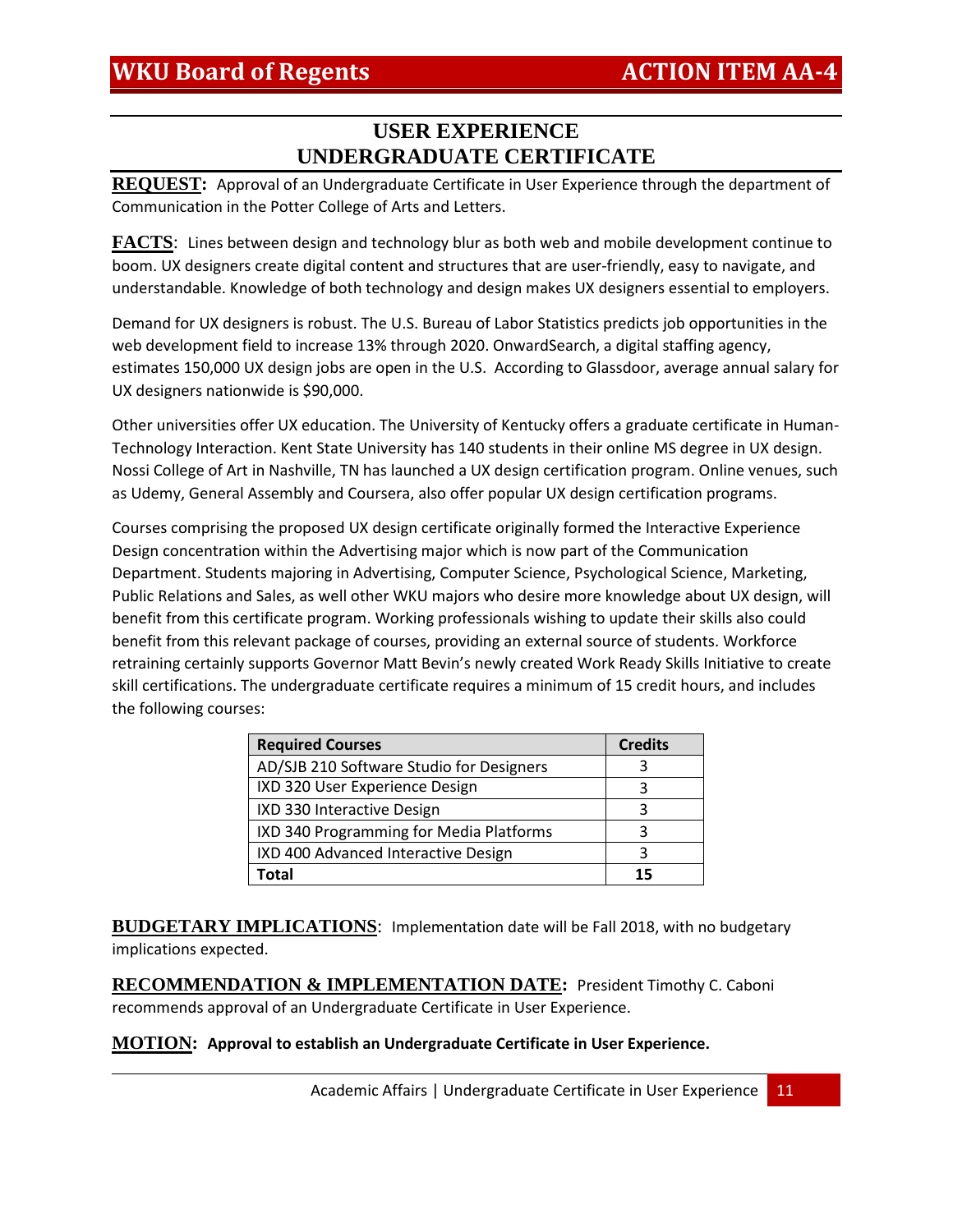## **Potter College of Arts and Letters Department of Communication Proposal to Create a New Certificate Program (Action Item)**

Contact Person: Cliff Shaluta, [cliff.shaluta@wku.edu,](mailto:cliff.shaluta@wku.edu) (270) 991-6966 Mark Simpson[, mark.simpson@wku.edu](mailto:mark.simpson@wku.edu) (270) 745-3296 Helen Sterk, [helen.sterk@wku.edu.](mailto:helen.sterk@wku.edu) (270) 745-3296 Angie Jerome, [angela.jerome@wku.edu,](mailto:angela.jerome@wku.edu) (270) 745-3296

## **1. Identification of program:**

- 1.1 Program title: Certificate in User Experience (UX)
- 1.2 Required hours in program: 15 hours
- 1.3 Special information: N/A
- 1.4 Catalog description: Prepares students for changes now underway in the fields of advertising, communication, public relations, computer programming, graphic design, and other majors relating to interactive platform design and function.
- 1.5 Classification of Instructional Program Code (CIP): 09.0702

**2. Learning outcomes of the proposed certificate program:** Upon the successful completion of the UX certificate, students should be able to:

- Distinguish the differences between usability and user experience.
- Track the process of user experience as a cyclical and iterative process.
- Conduct, organize, and apply research about interactive users, their needs, and desired client outcomes to digital projects.
- Design and execute high quality, professional digital projects demonstrating the complete user experience process.
- Demonstrate the ability to give and accept constructive critiques of user experience prototypes.
- Test user experience prototypes through application of appropriate testing methods.

### **3. Rationale:**

- 3.1 Reason for developing the proposed certificate program: Demand for those trained in User Experience is growing due to the shift by businesses and consumers to digital platforms. The U.S. Bureau of Labor Statistics predicts that job opportunities in the web development field (web programmers, web designers, and webmasters) are expected to increase 13% through 2020. User Experience is consistently ranked in the top 10 of high-demand careers, with job growth up to 30% in the past 5 years. According to Glassdoor, the average UX Design salary nationwide is \$90,000.
- 3.2 Relationship of the proposed certificate program to other programs now offered by the department: Courses comprising the proposed UX certificate were originally part of the Interactive Experience Design (IXD) concentration within the Advertising major which is now part of the Communication Department. As a result of streamlining the Advertising major in 2017, the proposed certificate will consolidate all IXD courses to focus exclusively on user experience.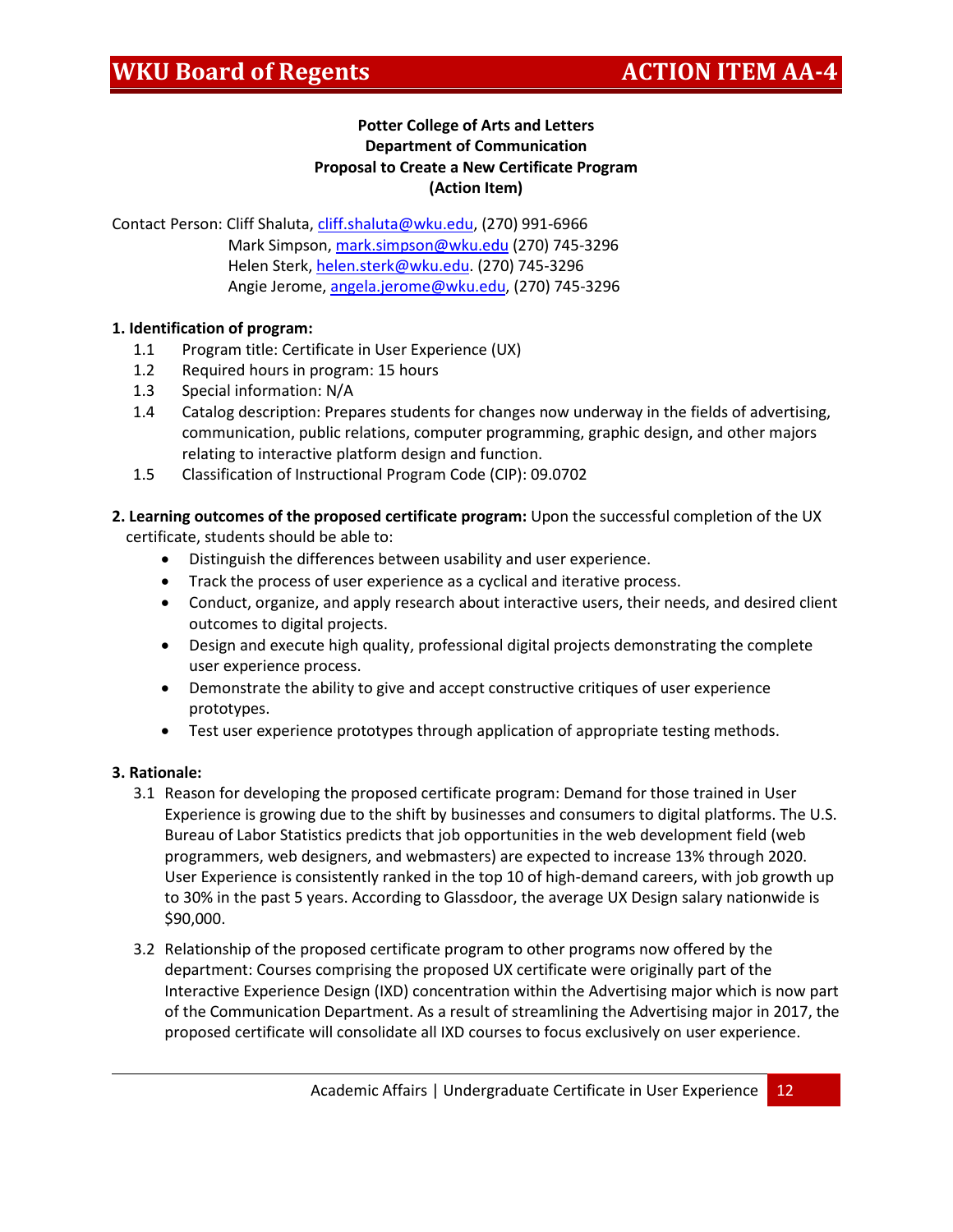Advertising majors, as well other WKU majors who wish to access more knowledge about digital communication to advance in their careers, will benefit. Further, industry employees wishing to hone their skills in the digital age will benefit from this package of courses.

- 3.3 Relationship of the proposed certificate program to certificate programs offered in other departments: The proposed UX certificate blends research, branding, coding, user-experience design, and interactive technology in a curriculum that is not presently available at WKU in a certificate or otherwise. Students do have access to marginally similar content in computer science (CS), computer information systems (CIS), computer information technology (CIT), and graphic design, however, these courses lack the branding and design components outlined above needed for a comprehensive UX program.
- 3.4 Projected enrollment in the proposed certificate program: Launched in fall 2015, the IXD concentration embedded in the Advertising major and available only to its students now has 12 students. Projections are to more than double this enrollment since the UX certificate will be available to any student wishing to enroll in the certificate.
- 3.5 Similar certificate programs offered elsewhere in Kentucky and in other states (including programs at benchmark institutions): Training in UX design is now being offered from traditional universities, as well dozens of online schools. Carnegie Mellon University offers a Master's degree in Human-Computer Interaction (MHCI), which includes classes in human-computer interaction, user experience design, and user-centered research. Georgia Tech offers an MS degree in human-computer interaction with a similar focus. Closer to home, the University of Kentucky now offers a graduate certificate in Human-Technology Interaction. The certificate focuses on technological innovations that enhance the safety, comfort, productivity, and pleasure of interactive users. Nossi College of Art in Nashville, TN has recently launched a UX certificate program to prepare graduates for entry-level careers in user experience and user interface design. WKU offers few interactive design classes and presently provides no cohesive UX design program.
- 3.6 Relationship of the proposed certificate program to the university mission and objectives: The proposed UX certificate supports WKU's renewed focus on applied research and skills that benefit students as they enter and progress in the workplace. Governor Matt Bevin's newly created Work Ready Skills Initiative supports the creation of skill certifications. KCTCS (Kentucky Community and Technical College System) naturally benefits greatly from this initiative as well by free tuition, but workforce retraining or 2-year KCTCS degrees plus certification at 4-year schools are possible markets to explore with the proposed UX certificate.
- **4. Curriculum:** The proposed certificate in UX (reference number 000) requires 15 hours.

AD/SJB 210 Software Studio for Designers (3)

IXD 320 User Experience Design (3) *Requires AD 210*

IXD 330 Interactive Design (3) *Requires AD 210*

IXD 340 Programming for Media Platforms (3) *Requires AD 210*

IXD 400 Advanced Interactive Design (Requires IXD 320, 330, & 340)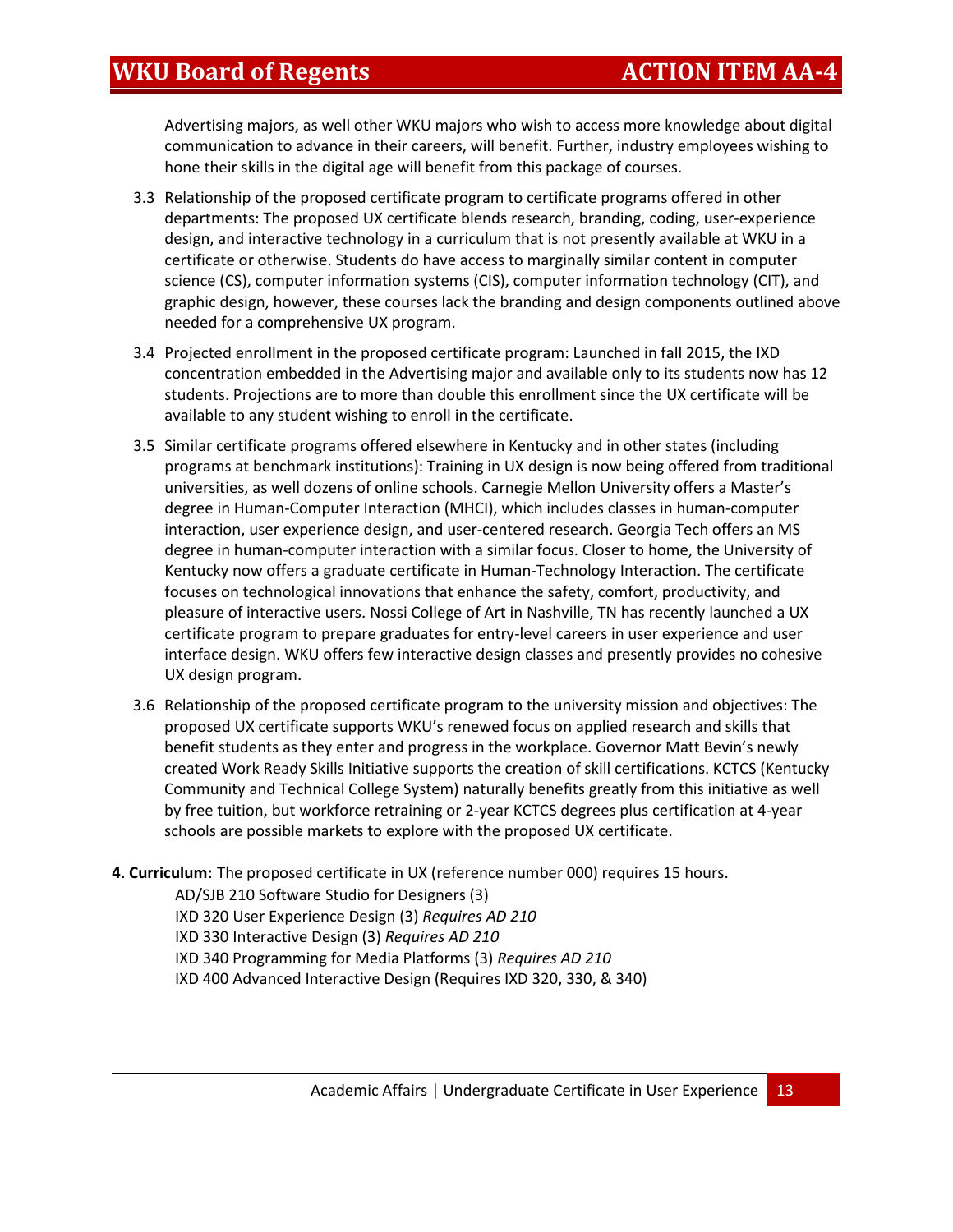# **WKU Board of Regents ACTION ITEM AA-4**

**5. Budget implications:** Courses in the proposed certificate are presently being taught by current faculty in existing lab facilities. No budgetary implications are expected as a result of the approval of this certificate.

### **6. Proposed term for implementation:** Next available

### **7. Dates of prior committee approvals:**

| <b>Committee</b>                   | <b>Date</b> |
|------------------------------------|-------------|
| Department of Communication        | 03/23/2018  |
| <b>PCAL Curriculum Committee</b>   | 04/05/2018  |
| Undergraduate Curriculum Committee | 04/17/2018  |
| <b>University Senate</b>           | 05/10/2018  |
| Provost                            | 05/15/2018  |
| Board of Regents                   |             |